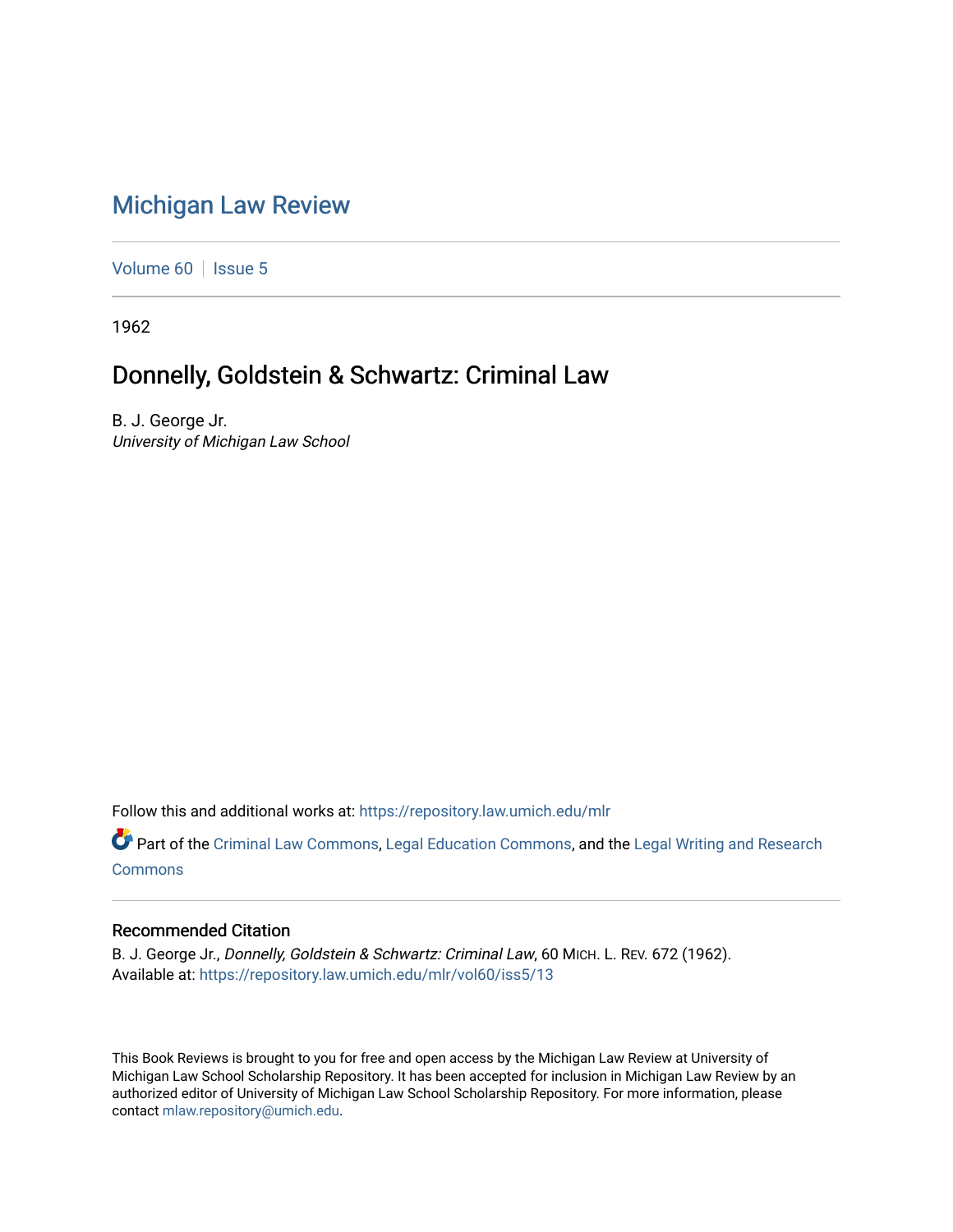#### RECENT BOOKS

CRIMINAL LAW. By *Richard C. Donnelly, Joseph Goldstein* and *Richard D. Schwartz.* New York: Free Press of Glencoe, Inc. 1962. Pp. xxvi, 1169. \$15.

Perhaps the fact that this work is reviewed at all in a law review aimed at a general readership is sufficient to vouch for both its uniqueness and its worth, for it is a "casebook" intended for classroom use and not a "text" or "treatise." Under the usual ground rules, therefore, it should be reviewed in the *Journal of Legal Education* or some other periodical aimed primarily at the teaching profession. But the terms "casebook," "text" and "treatise" imply a system by which suitability for reviewing is to be determined; when no label quite fits, reviewability must be determined on other than a basis of denomination. By the same token, when a persuasive idea, concept or system appears which does not fit the usual categories, it is in order to re-examine the traditional definitions and analyses. The fact that Professors Donnelly, Goldstein and Schwartz have done this in the area of "criminal law" is the reason why their work is not necessarily a "casebook" for review purposes.

A traditionalist no doubt will find it a somewhat traumatic experience to leaf through this book. For where are the categories of offenses against the person, offenses against the habitation, offenses against property, other offenses, imputability, responsibility and special defenses?1 Where is the structural organization based on elements of criminal liability, qualifications in the intent element, disorders of the mind affecting criminal responsibility, and where the specific chapters on solicitation and attempt, assault, battery, mayhem, false imprisonment, kidnapping, homicide, rape, larceny and related offenses, receiving, burglary and arson?2 Where is the capsule treatment of criminal procedure? Where are the certain norms inherent in the law of crimes? Where can one determine what the law is?

But a closer examination reveals that one has here a comprehensive device for unfolding the human events coldly characterized by the law of crimes. In many respects its approach is like that of the Japanese short story from which the film and play *Rashomon* were made,3 in which a rape and murder are described several times, as viewed by one of the actors. Traditional materials present only one view, and probably a most unreal view, of what the problems in the subject area of criminal law are.

1 Major headings in PERKINS, CRIMINAL LAW (1957).

2 Major headings in HARNO, CASES AND MATERIALS ON CRIMINAL LAW AND PROCEDURE (4th ed. 1957) .

s The story, by Ryunosuke Akutagawa, is actually entitled *In a Grove (Yabu no Naka*); it is published by Bantam Books in a collection entitled RASHOMON AND OTHER STORIES (Kojima trans., 1959).

### (672]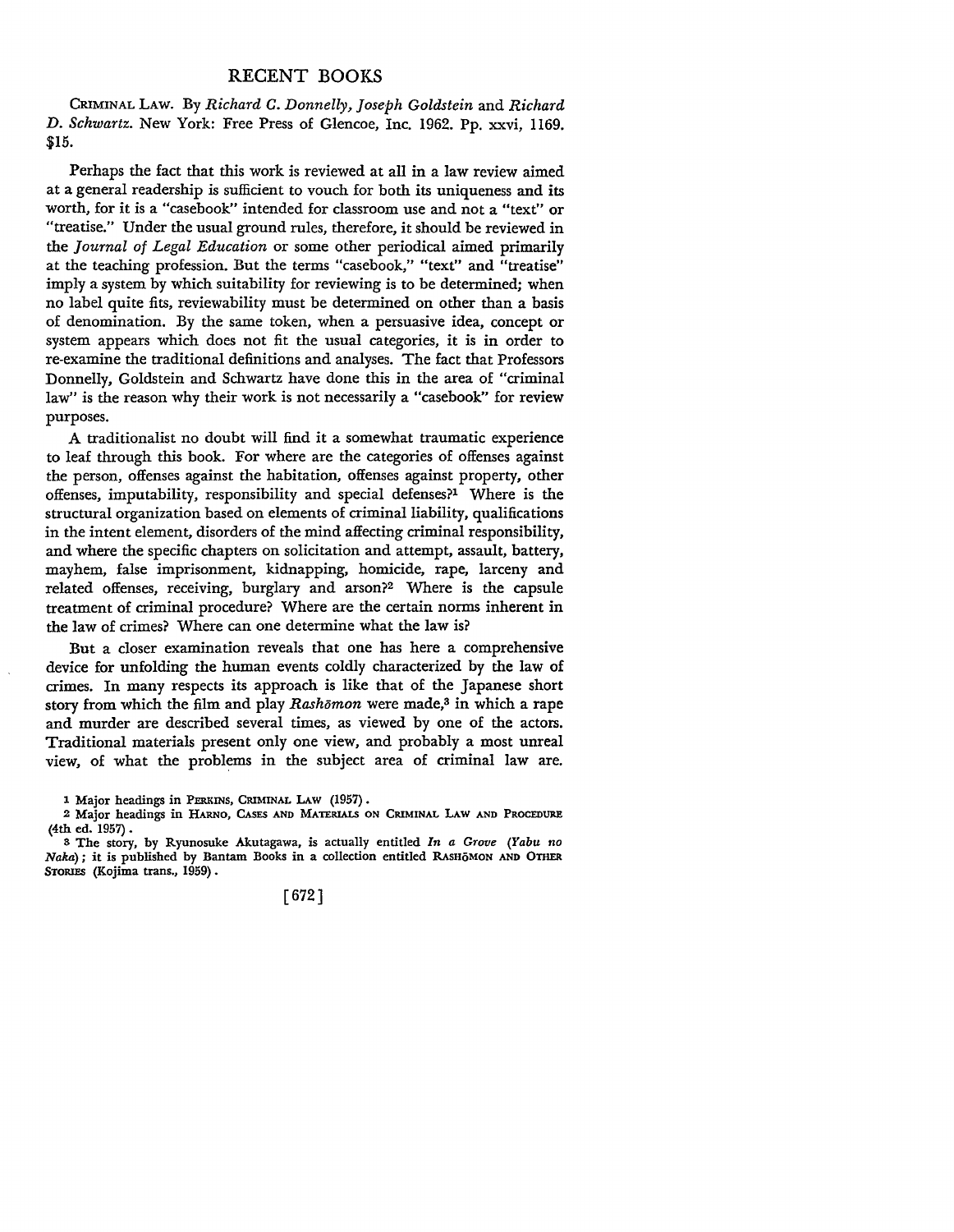Legislatures, judges and lawyers tend to analyze patterns of human conduct as if man were stamped out by machines in various patterns, equipped with a self-operated "stop" and "go" button, and regulated by a small governor which can either be reset automatically by carefully measured external pressures or which the man himself can reset if he is subjected to sufficient pressure to do so. Or the "norms" of criminal law are handled as if they were realities in themselves, each with its own essence, unrelated to human activities except as they come to be applied to the miscreant in the setting of the courtroom, and an antiseptic appellate courtroom at that.

But *Criminal Law* takes the *Rashomon* approach; "each of the three chapters is an entity which permits a total view of the criminal process, though from different vantage points."4 Like *Rashomon,* it leaves the viewer, or reader, discomfited, for where is the specific problem, where the pat solution, where the truth? Nevertheless, three views considered separately and together may reveal problems and tentative solutions far more clearly than any one view alone, particularly that view which has been traditionally associated with the teaching of criminal law.

So in chapter I, the authors present the case of one Dr. Martin, whose unorthodox methods of treating disturbed children have led him to contravene the terms of the sodomy statute. He has committed a crime--or has he? His acts are immoral--or are they? His treatment methods violate medical ethics--or do they? His acts worked positive good to the children concerned--or did they? They caused positive harm--or did they? **The**  doctor himself is a homosexual--or is he? Punishment will not change him --or will it? He is a good parole risk--or is he? One cannot avoid the questions, what should we do with him and why, with no wholly persuasive answer evident. The next part of the same chapter considers absolving or mitigating circumstances, the first of which is that based on a claim that the act charged as criminal was performed for scientific research purposes. The first case is the "Doctors Trial";5 this one is easy. But then comes the problem of importing erotica for use in university-level research-is this different in quality or kind from the experiments at Auschwitz or Ravensbrueck? Was the conclusion which the material was to be used to demonstrate any less obvious than those which the German military doctors contemplated, or is it only that the harm actually inflicted is less? Next is a discussion of the statutes authorizing sterilization of certain classes of civil prisoners, and the accepted practices by which prisoners may "volunteer" to participate in medical experiments. How are those different from the practices in the World War II concentration camps? In terms of the motives of the experimenters? In terms of the goodness or badness of the

<sup>4</sup>Preface, p. v.

II United States v. Karl Brandt, 1 8: 2 Trials of War Criminals (Nuremberg **Military**  Tribunals 1949) •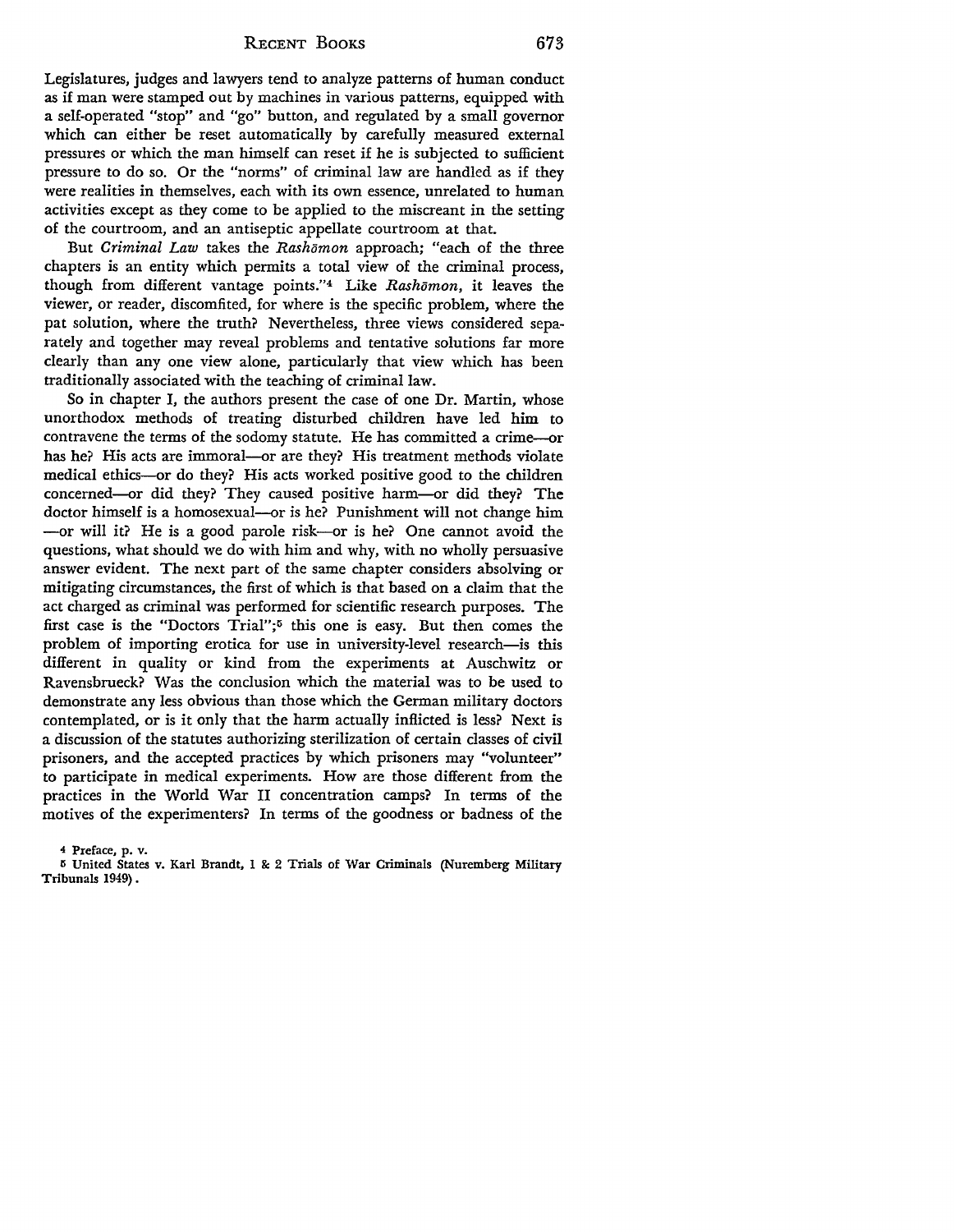inmates? In terms of the degree of actual consent? In terms of the actual danger to the participants? Because they were Germans and we are Americans?6 Where has the pat answer gone? The second mitigating or absolving circumstance is that the act was done for a therapeutic purpose. Under anti-contraceptive legislation, should a doctor be penalized if he advises a woman whose life will be endangered by an additional pregnancy to use contraceptives? Should the woman and her husband be penalized for using them? Should they be told that abstinence is the solution? Is it an answer that in fact contraceptives are sold in the state, or that the couple need only travel to an adjoining state to receive contraceptive advice? What of the young victim of an interracial rape-can nothing be done to terminate her pregnancy? What of the unwanted child which results if abortion is not performed? Will termination of pregnancy cause psychic trauma to the mother? Will such trauma be more or less in the rape case than in a "normal" case? Once more, problems without answers. Similar problems are raised in the third part of chapter I concerning whether homosexual acts between consenting adults should be penalized; similar doubts are created.

Chapter II, which forms by far the largest portion of the work, is directed at "Promulgating a Criminal, Penal, Correctional, or '?' Code." Viewed traditionally, there should be no great problem in distinguishing "civil" from "criminal." Compulsory commitment of a tubercular or one infected with a venereal disease is obviously civil in nature. But what makes it so-the lack of fault on the part of the person restrained, the degree of danger to the community, the kind of installation in which restraint takes place, the availability and type of treatment, or what? What of the sex psychopath laws, and what of special laws relating to juveniles? On the other hand, ordinance violations are "criminal," but are they "true crimes," and are they more or less punitive than the sex psychopath laws? From this the authors proceed to consider the purposes of sanctions. What is accomplished by use of the death penalty, by detention, by serial or multiple punishment when one transaction offends against the laws of more than one jurisdiction, by supervised release, by taking the offender's property through fines or otherwise, by taking away his respect or standing? Traditional materials supply the answers; these materials raise the questions. The remaining portion of chapter II examines in detail concepts of the criminal act, the state of mind accompanying the act, negating and mitigating circumstances, and the relevance of age and physical and mental

<sup>6</sup>The material at 951-965 describing the forced relocation of Japanese resident aliens and of American citizens of Japanese ancestry raises sobering questions as to whether "it can happen here."

<sup>7</sup>As the Connecticut court did in Tileston v. Ullman, 129 Conn. 84, 91, 26 A.2d 582 (1942).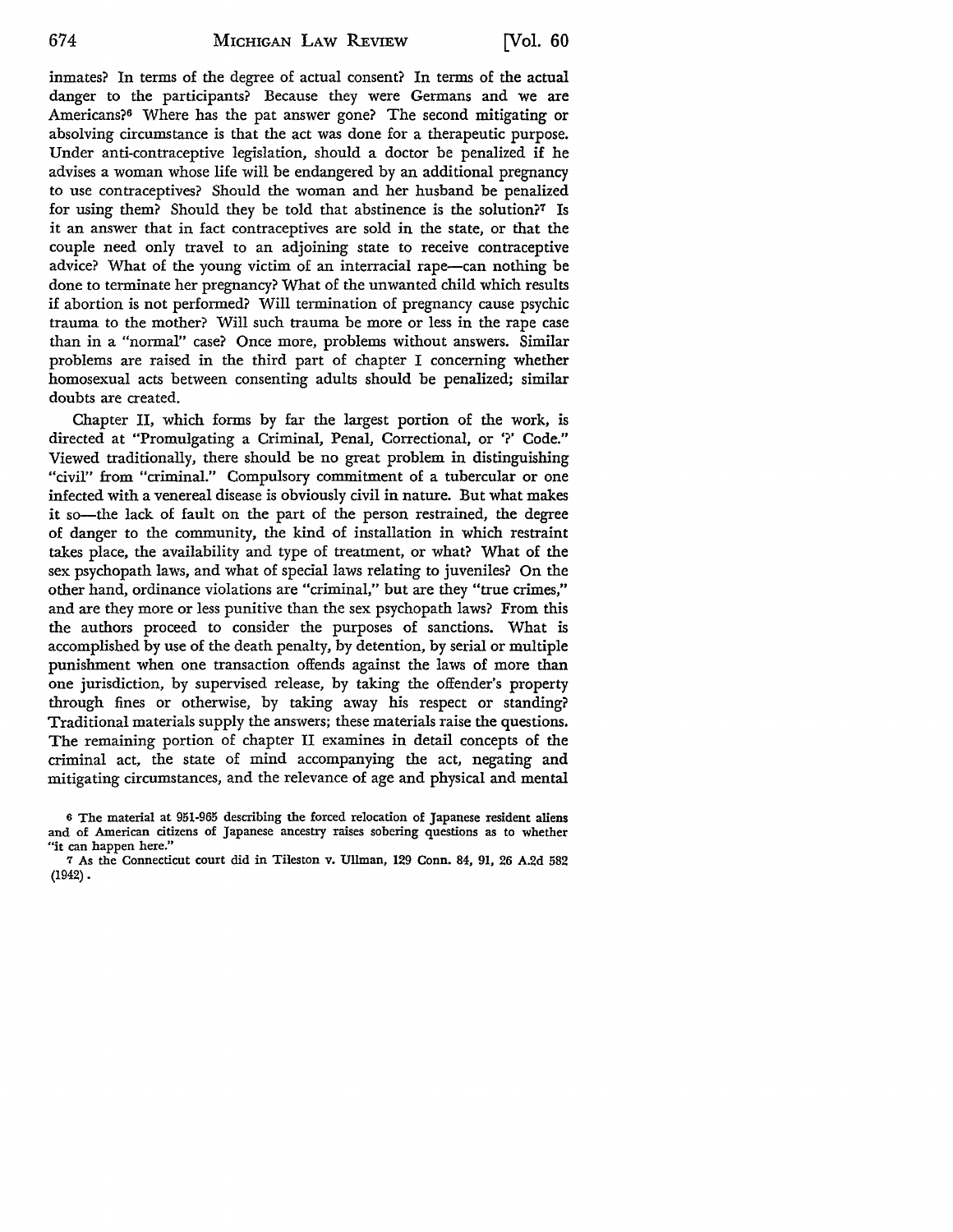health. Chapter III reconsiders several problems in terms of groups. Each part is constructed of equally provocative material.

Can such a book be used to teach beginning law students? The most obvious answer is that it has been so used, and used well; to the reviewer there is a feeling of rightness about the materials chosen. They range widely through law, medicine, psychiatry, psychology, sociology, literature and logic; they are all relevant to the questions raised; they summarize the differing answers which have been advanced and they suggest avenues through which pragmatic action is possible. Will the students achieve enough grasp of doctrinal legal materials to pass bar examinations or to commence practice? The obvious answer again is found in the fact that Yale law graduates<sup>8</sup> pass bar examinations with eminent success and take their places of honor and respect in the profession. *Criminal Law* is adequately endowed with matter with which to develop in the classroom the traditional subject matter: statutory degrees of murder, defenses which have been traditionally accepted and rejected in cases of homicide and assault, traditional conceptual differences between larceny, obtaining and embezzlement, modern theft legislation, and legislative regulation of conduct prejudicial to the public health or economy. No other teaching materials available at present provide comparable insight into the development of substantive rules of insanity; the extensive coverage of the *Durham* rule,<sup>9</sup> its aftermath and its alternatives creates a challenging opportunity to explore in the classroom the interplay of law and psychiatry in both trial and appellate courts. It is true that on the basis of these materials the student may not learn the technical details of common-law burglary or arson, but such details are readily accessible to one possessed of knowledge of techniques of statutory construction who is willing to engage in a limited amount of supplementary reading. But in recompense for this nonexposure to traditional legal metaphysics and this loss of opportunity to learn the ritual movements of the "case system," the student should achieve the beginnings of insight into the dimensions of human conduct which traditional teaching of criminal law obscures.

Are there drawbacks to the book? There probably are, though the chief test of this will come as the book is put to use. One is the sheer size of the materials. Selectivity is required, and indeed encouraged by the authors. But the instructor who is not also the author may have some difficulty in making a selection which does not do violence to the essential thrust of the work. First-year students may have great difficulty coping with the extended

s Messrs. Donnelly and Goldstein are professors of law at Yale; Mr. Schwartz is associate professor of sociology at Northwestern. The materials have been used at Yale in temporary form for several years.

9 Durham v. United States, 214 F.2d 862 (D.C. Cir. 1954).